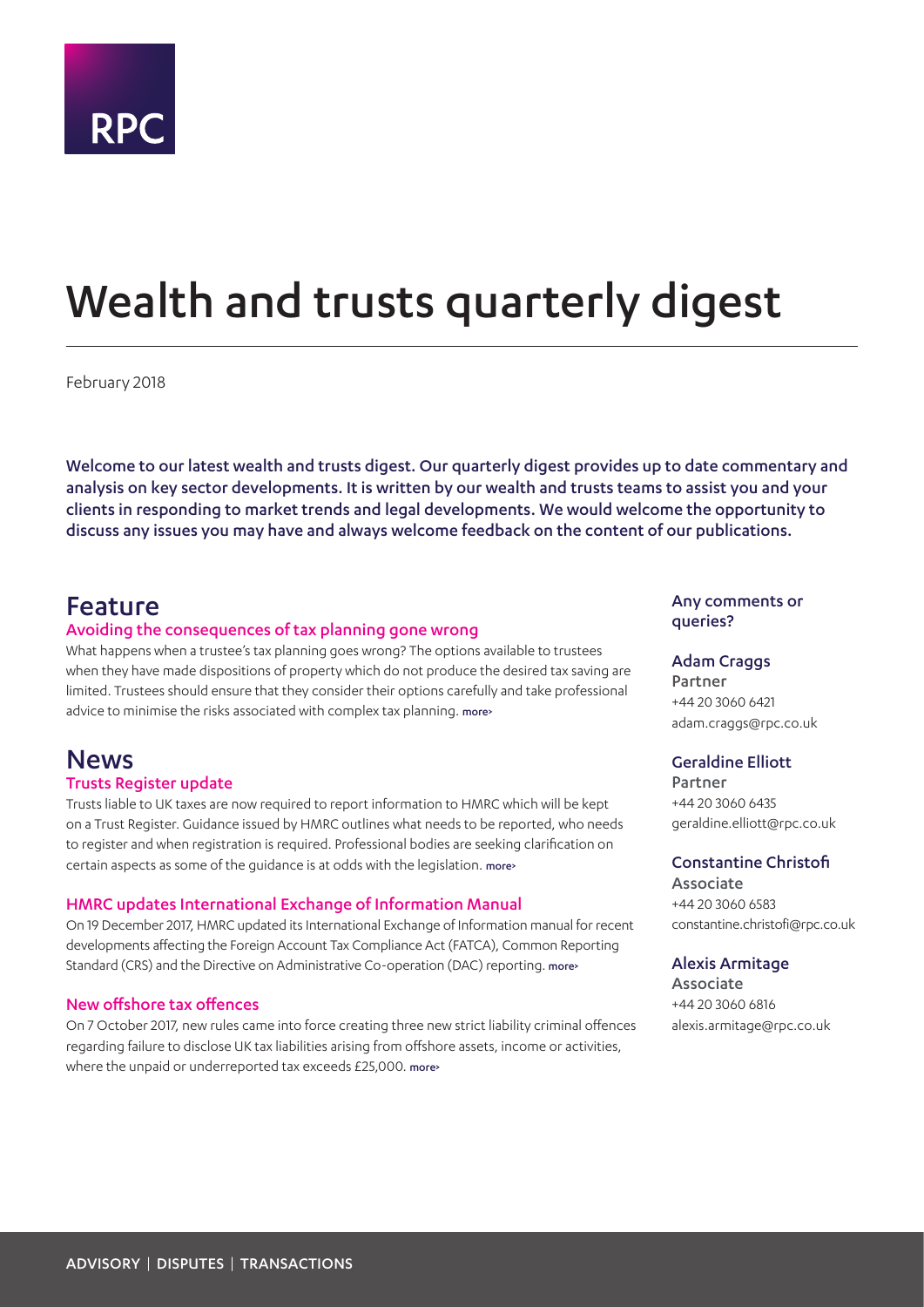# Case reports

# *Barclays Wealth Trustees (Jersey) Ltd and another v HMRC*

The Court of Appeal has confirmed that inheritance tax (IHT) will not apply in circumstances where a transfer between excluded property settlements takes place after a settlor becomes domiciled in the UK. [more>](#page-7-0)

# *Bing Holdings and another v Hue-Williams and others*

The High Court has dismissed a late notified application to amend the pleadings to include a claim for unjust enrichment on the basis that the parties had agreed a contract was in place and there was no good reason for the late application. [more>](#page-9-0)

# *(1) Jane Rebecca Ong (2) Alexander Ong (3) Nicholas Ong (4) Jordana Ong (Respondents/Claimants) v Ong Siauw Ping (Appellant/Defendant)*

The Court of Appeal has found that there was sufficient evidence to demonstrate that a property, and the proceeds of its sale, were held on a discretionary trust. [more>](#page-10-0)

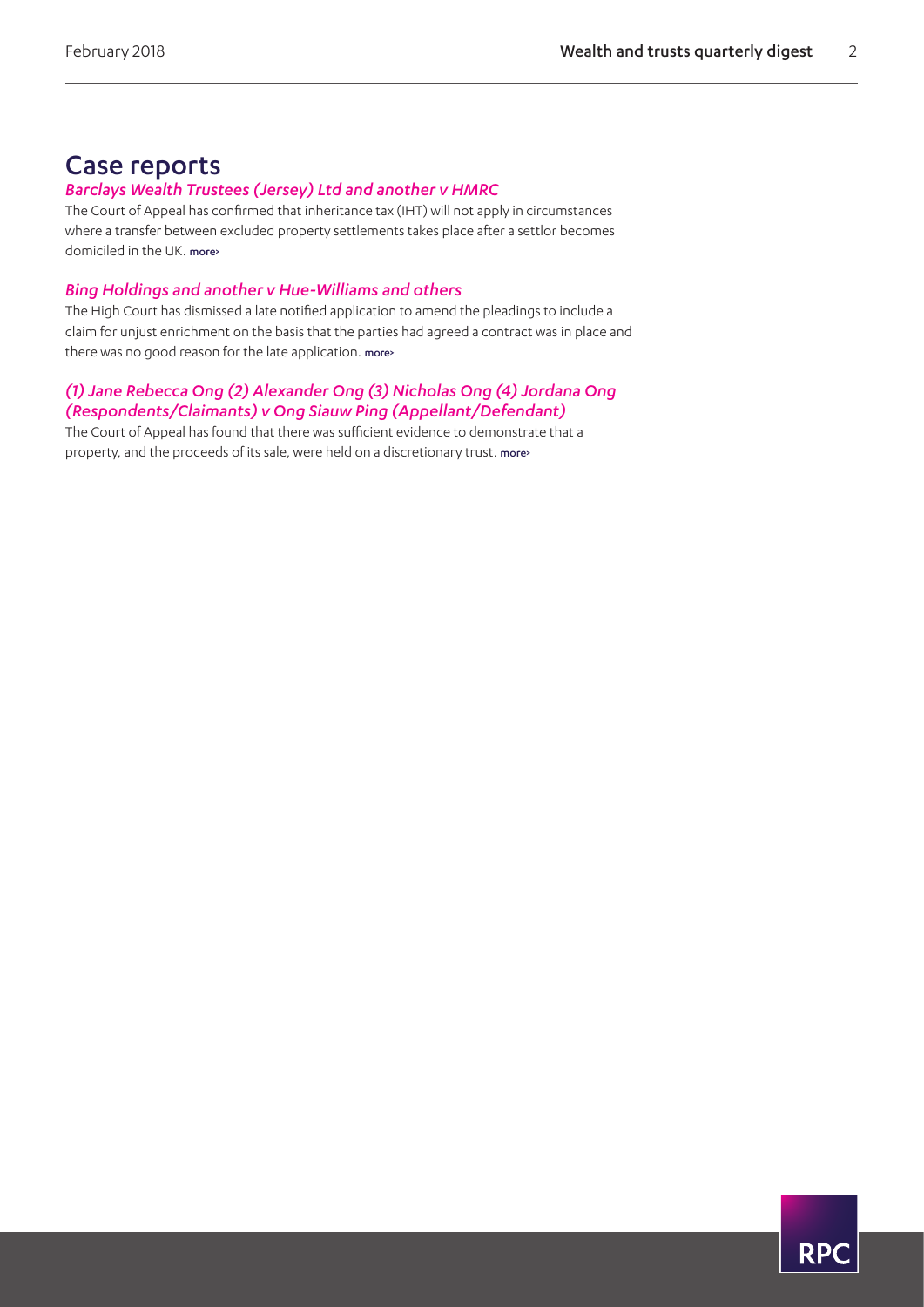# Feature

# <span id="page-2-0"></span>Avoiding the consequences of tax planning gone wrong

What happens when a trustee's tax planning goes wrong? The options available to trustees when they have made dispositions of property which do not produce the desired tax saving are limited. Trustees should ensure that they consider their options carefully and take professional advice to minimise the risks associated with complex tax planning.

### The rule in *Hastings-Bass*

A trustee is under a duty to take into account relevant, and not irrelevant, matters when making decisions, including when making dispositions of property to achieve a tax saving. If they fail to do so, the relevant transaction is voidable and the court may set it aside under the so-called Hastings-Bass<sup>[1](#page-2-1)</sup> rule.

The courts have recognised that trustees should usually take into account the tax consequences of a transaction when making decisions, although have warned there is a risk of tax "driving out" consideration of all other relevant matters.

However, the rule in *Hastings-Bass* only applies when a trustee has acted in breach of trust. It cannot be used where a trustee has relied on professional advice, even if that advice turns out to be wrong. The courts have also suggested that it would be for beneficiaries, rather than the trustees, to make an application to court to set aside a transaction on the basis of this rule.

Accordingly, if a prudent trustee has taken advice about tax consequences when making a decision, it will be difficult for the trustee to rely on the rule in *Hastings-Bass*.

#### Mistake

A transaction may also be set aside if the trustee has made a "causative mistake of sufficient gravity" about the consequences of the transaction. The court will consider the injustice and unconscionability of the mistake in deciding whether it is of sufficient gravity.

A mistake about the tax consequences of a transaction may be sufficient to set it aside, even if a trustee has taken professional advice. In *Pitt v Holt* [2013] UKSC 26, the Supreme Court set aside the disposition of property into a trust on the grounds of mistake, as it had been thought that this would have no tax effect whereas in fact the inheritance tax consequences of settling the trust were "a serious matter". In that case, the trust had not been drafted to meet the requirements for a trust for a disabled person under the inheritance tax legislation (an issue which professional advisers and the Court of Protection had failed to identify). The trust was exactly the kind of trust which Parliament had intended to benefit from tax relief, and the Supreme Court felt it would be unjust if relief was not granted.

However, the court indicated that in cases of "artificial" tax avoidance, transactions may not be set aside because a trustee, having received advice, must be taken to have accepted the risk that the arrangements may be ineffective.

As such, much will depend on the court's view of any injustice or unconscionability that would be caused if relief from the mistake is not granted. Trustees should not therefore assume that this option will be available to them if the tax planning does not produce the desired effect.

<span id="page-2-1"></span>1. *Re Hastings-Bass* [1974] EWCA Civ 13, as clarified by the Supreme Court in *Futter and another v HMRC*; *Pitt and another v HMRC* [2013] UKSC 26.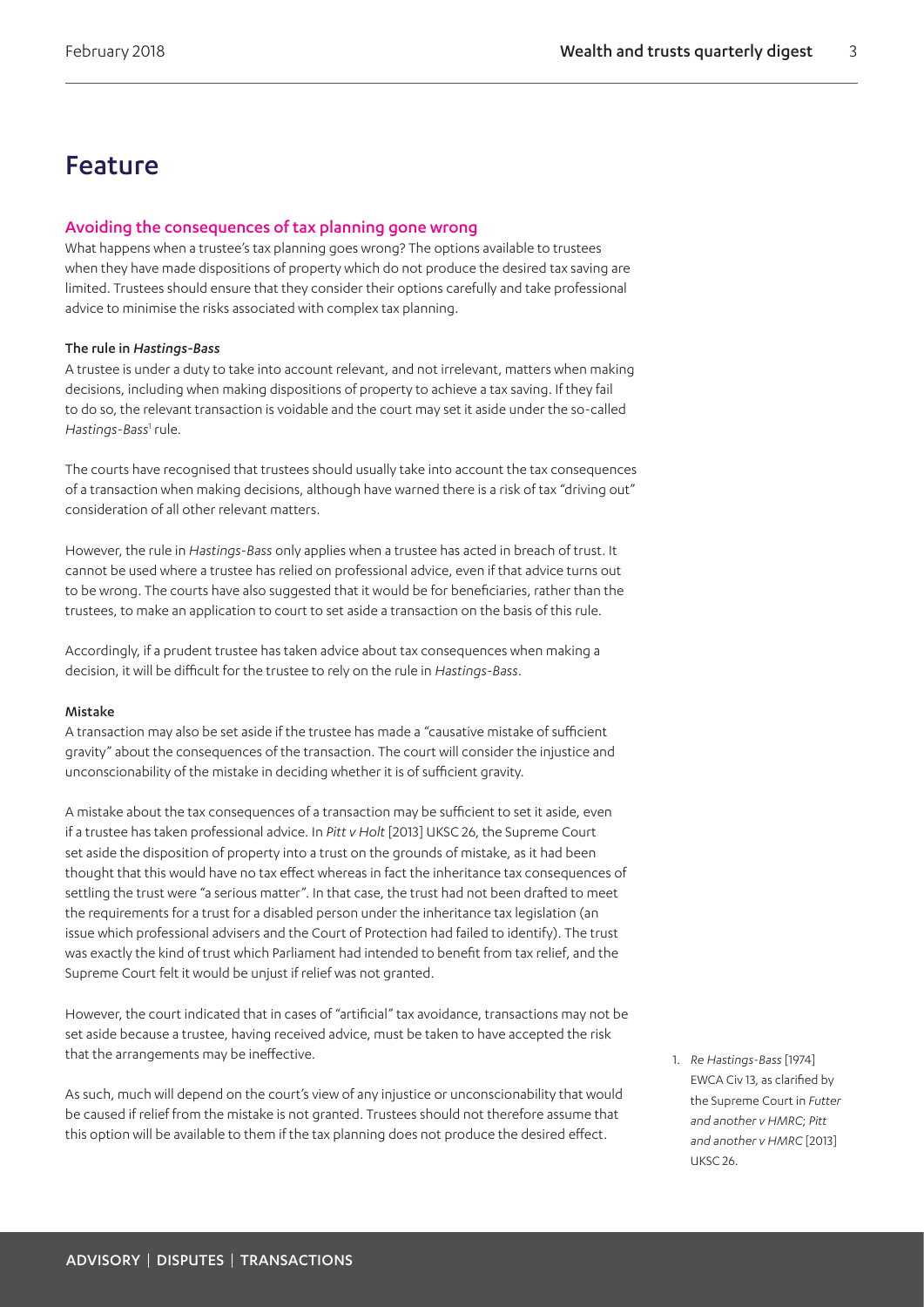# Conclusion

It is very difficult for trustees to avoid the consequences of transactions which do not produce the desired tax result. As such, trustees should consider their options carefully and take professional advice to ensure that a course of action does not expose the trust to unnecessary risks.

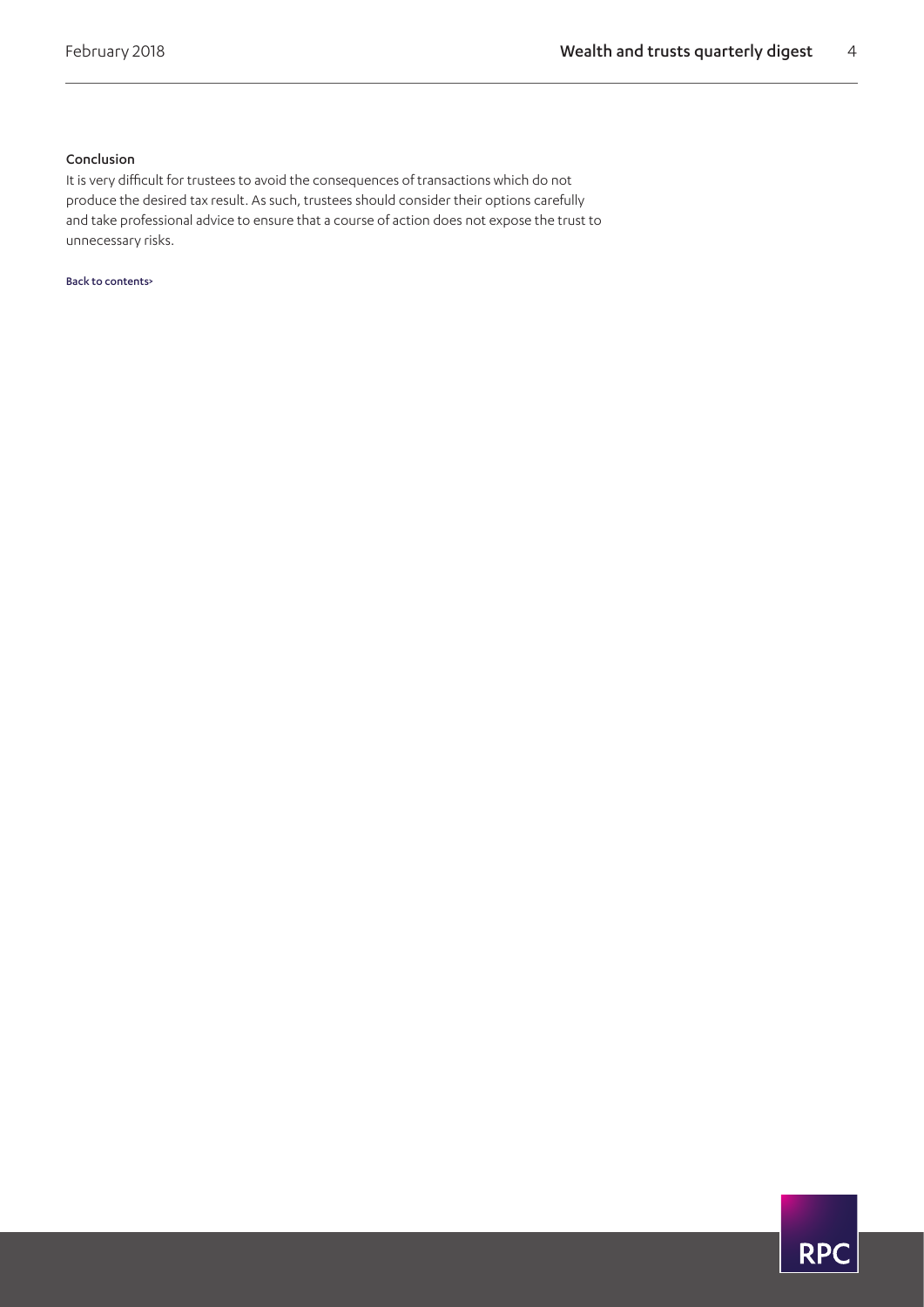# News

## <span id="page-4-0"></span>Trusts Register update

Trusts liable to UK taxes are now required to report information to HMRC which will be kept on a Trust Register. Guidance issued by HMRC outlines what needs to be reported, who needs to register and when registration is required. Professional bodies are seeking clarification on certain aspects as some of the guidance is at odds with the legislation.

#### Are you required to register?

UK express trusts and non-UK express trusts which incur liabilities to pay relevant UK taxes<sup>2</sup> in relation to UK trust income and UK assets will need to register. It is also possible that trusts such as complex deceased estates and collective investment schemes will need to register.

Trusts which do not incur a relevant UK tax liability, such as bare trusts, do not need to register. It is unlikely that charities will be required to register due to the availability of charitable tax exemptions.

#### When do you need to register?

Where a trust is already registered for self-assessment, registration must occur by 31 January after the end of the tax year in which the tax liability was incurred. A trust not registered for self-assessment which incurs income tax or capital gains tax liability for the first time must register by 5 October after the end of the tax year. Where a trust is liable to one of the other relevant taxes, registration must occur by 31 January after the end of the tax year.

#### How to register?

Registration is an online process. Trustees bear the responsibility of registration, but an agent can be appointed to register on their behalf.

#### Details required

Trustees are required to report the personal details of individual members of a class of beneficiaries if the beneficiaries exist and can be identified, even if they are not named in the trust documents or receive any distributions. Only where beneficiaries cannot be identified can a description of a class be reported.

Potential beneficiaries identified in a letter of wishes or other written document from the settlor must be reported, however, HMRC's guidance confirms that this does not extend to potential beneficiaries identified in a solicitor's attendance note.

#### Updating the register and penalties

Any changes to the information, or indeed confirmation of no changes, must be reported every tax year where a UK tax liability is incurred. Where no tax liability occurs, there is no requirement to update the register.

Details of a penalty framework that will apply to the trust registration service are awaited.

#### [Back to contents>](#page-0-0)

<span id="page-4-1"></span>2. Relevant UK taxes include income tax, capital gains tax, inheritance tax, stamp duty reserve tax, stamp duty land tax and Scottish land and buildings transaction tax.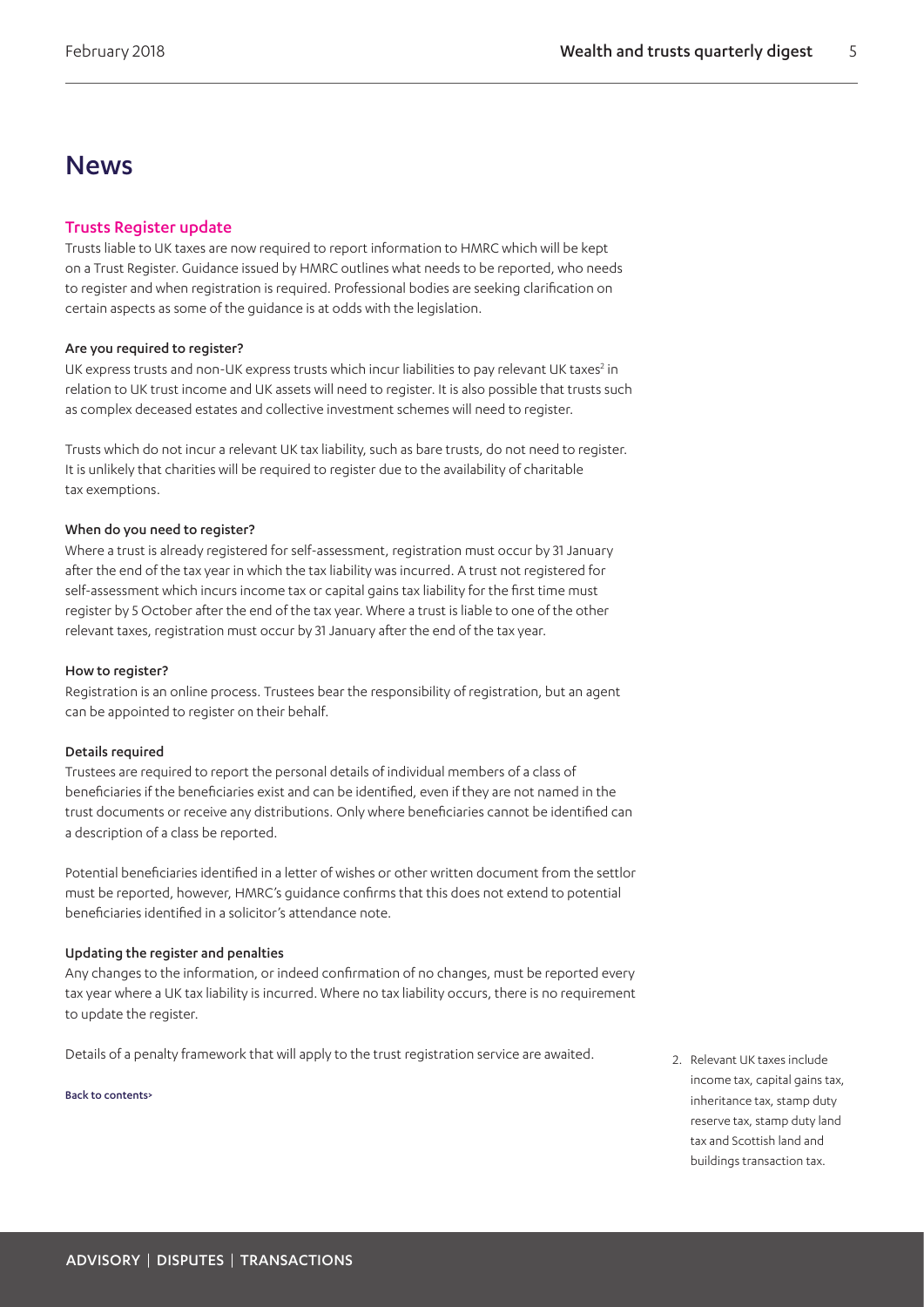# <span id="page-5-0"></span>HMRC updates International Exchange of Information Manual

On 19 December 2017, HMRC updated its International Exchange of Information manual for recent developments affecting the Foreign Account Tax Compliance Act (FATCA), Common Reporting Standard (CRS) and the Directive on Administrative Co-operation (DAC) reporting.

The changes are summarised below:

### **FATCA**

- **•** The Taxpayer Identification Number (TIN) to be reported for FATCA purposes is the US Federal TIN.
- **•** The TIN is a mandatory item for reporting for FATCA in respect of pre-existing accounts for the 2017 reporting year onwards. However, in September 2017, the US Internal Revenue Service published Notice 2017-46, relaxing this requirement. The Notice confirms that foreign financial institutions (FFIs) in Model 1 IGA jurisdictions (including the UK) will not be in significant non-compliance with an applicable IGA during 2017, 2018, and 2019 solely as a result of a failure to report US TINs for pre-existing accounts, provided the FFI reports the account holder's date of birth, makes annual requests for the TIN, and searches its electronic records for missing US TINs before reporting information in relation to 2017.
- **•** In view of the IRS Notice and the fact that UK Financial Institutions may find it difficult to obtain TINs for all US account holders, HMRC will not regard a failure by a UK Financial Institution to provide US TINs in respect of pre-existing accounts during 2017, 2018 and 2019, as a failure to comply with the UK regulations provided that the requirements of the Notice are met.

#### CRS and DAC

- **•** When an account is closed, the Reporting Financial Institution must report the fact of the closure but is not required to report the balance or value of the account at closure. Any amounts paid or credited to the account in the reporting period up to the date of closure remain reportable.
- **•** For Lower Value Pre-existing Individual Accounts and Pre-existing Entity Accounts, the due diligence had to be completed by 31 December 2017. This means that a Pre-existing Account could be closed in 2016 but not identified as a Reportable Account until 2017.
- **•** The International Tax Compliance (Amendment) Regulations 2017, amended the reporting obligation so that a reporting financial institution must make a return for each calendar year setting out the information required to be reported under the relevant agreement in relation to:
	- each reportable account maintained during the calendar year in question, and
	- each pre-existing account identified as a reportable account during the calendar year in question.
- **•** Therefore information in relation to an account closed in 2016 and identified as a reportable account in 2017 should be reported in the return for 2017 (due by 31 May 2018).
- **•** This means that the return in respect of 2017 will include accounts still open at the end of 2017, accounts closed in 2017, and accounts closed in 2016 but not identified as reportable until 2017.

A copy of the updated manual is available to view [here.](https://www.gov.uk/hmrc-internal-manuals/international-exchange-of-information/updates)

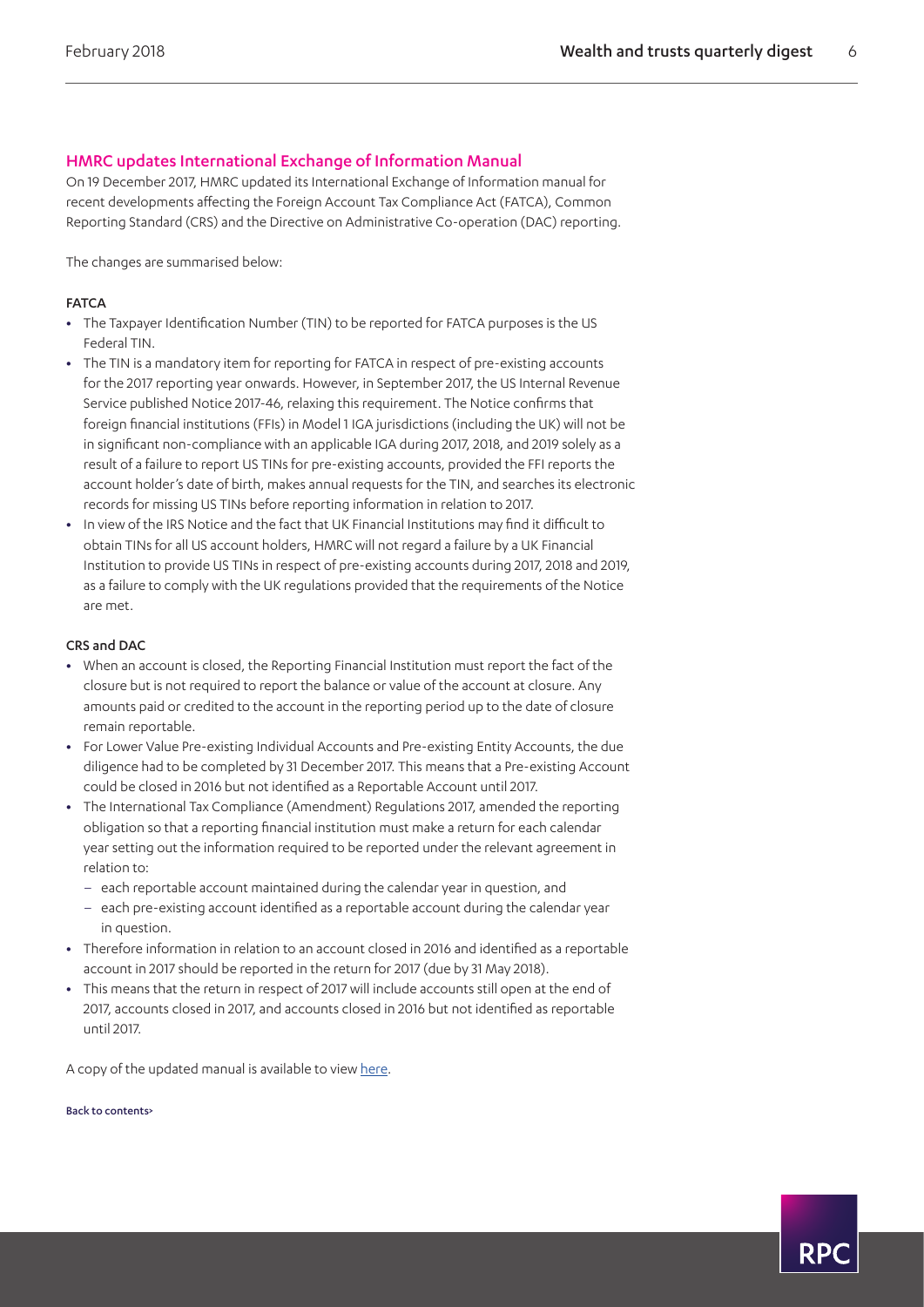# <span id="page-6-0"></span>New offshore tax offences

On 7 October 2017, new rules came into force creating three new strict liability criminal offences in relation to failure to disclose UK tax liabilities arising from offshore assets, income or activities, where the unpaid or underreported tax exceeds £25,000.

The specific new offences are:

- **•** failing to notify HMRC of chargeability to income tax or capital gains tax
- **•** failure to deliver a return when required to do so by a notice issued by HMRC, and
- **•** filing an inaccurate return.

The new rules apply to tax years commencing 6 April 2017, which means the earliest an offence of failure to notify can be committed is 6 October 2018; for failure to file a return the earliest date is 6 April 2020; and for inaccuracy in a return, 31 January 2020.

Failure to comply may result in a fine or a prison sentence unless a taxpayer can prove that he took reasonable care or had a reasonable excuse for his non-compliance. The offences do not apply to trustees or personal representatives.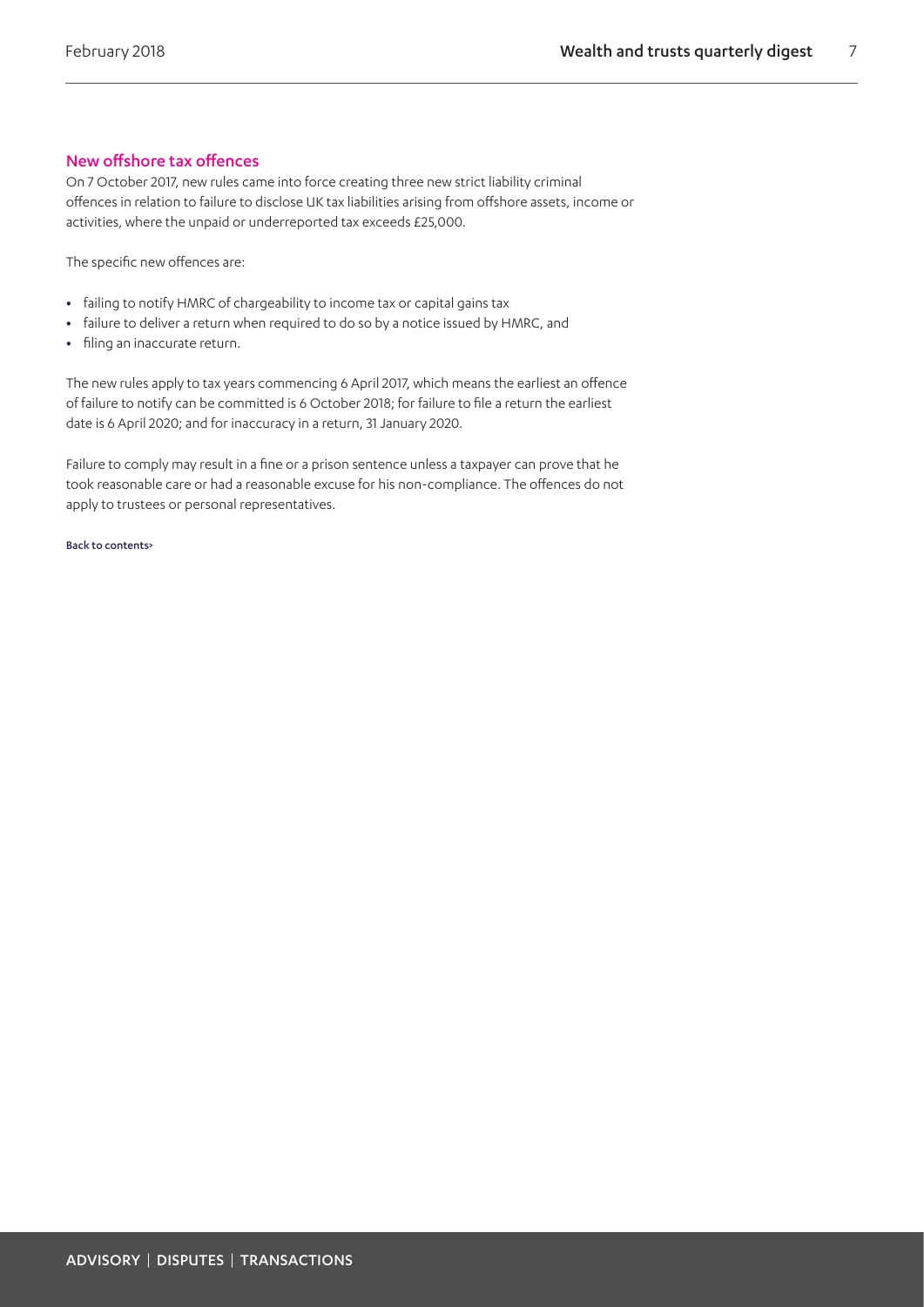# Case reports

# <span id="page-7-0"></span>*Barclays Wealth Trustees (Jersey) Ltd and another v HMRC[3](#page-7-1)*

The Court of Appeal has confirmed that inheritance tax (IHT) will not apply in circumstances where a transfer between excluded property settlements takes place after a settlor becomes domiciled in the UK.

## Background

With certain exceptions, Chapter III of Part III, Inheritance Tax Act 1984 (IHTA), provides that settlements created by UK domiciled persons are "relevant property" and are subject to a charge at the time the trust is created, at each tenth anniversary, and when the property leaves the settlement, for example, by distribution. If the settlor retains an interest in the settlement, there will also be a tax charge on the settlor's death under the "gifts with reservation of benefit" regime. Certain property is exempt from these IHT charges, such as agricultural or business property.

Section 48(3)(a), IHTA, provides that where settled property is situated outside the UK, the property is "excluded property" for IHT purposes, unless the settlor was domiciled in the UK at the time the settlement was made. Where a foreign domiciled settlor establishes a settlement, but subsequently becomes UK domiciled (or deemed domiciled) and adds funds to that settlement, the question that then arises is whether those added funds are also excluded property. The date when the settlement was made can be crucial in determining liability to IHT.

Michael Dreelan (the appellant), was domiciled in Ireland and in 2001 he created a trust which was an "excluded property" settlement (the 2001 settlement). In 2003, he transferred shares in a UK company to the trustees of the 2001 settlement (the UK shares) who in turn held them through a Jersey resident company.

The appellant became deemed domiciled in the UK in 2008. He and his brothers subsequently created a new settlement (the new settlement) in which each brother had a lifetime interest. This settlement was a "relevant property" settlement.

The trustees of the 2001 settlement transferred the UK shares into the new settlement. The UK shares were deemed to remain in the 2001 settlement for the purpose of section 81, IHTA, however, they could not be considered "excluded property" because the appellant had become UK domiciled.

The trustees of the new settlement sold the UK shares and retained the proceeds. Thereafter, in 2011, the trustees of the new settlement transferred the appellant's share of the proceeds of sale to a Jersey bank. Accordingly, the proceeds were situated outside the UK.

HMRC issued Notices of Determination which were appealed.

Having been unsuccessful below, the appellant appealed to the Court of Appeal.

<span id="page-7-1"></span>3. [2017] EWCA Civ 1512.

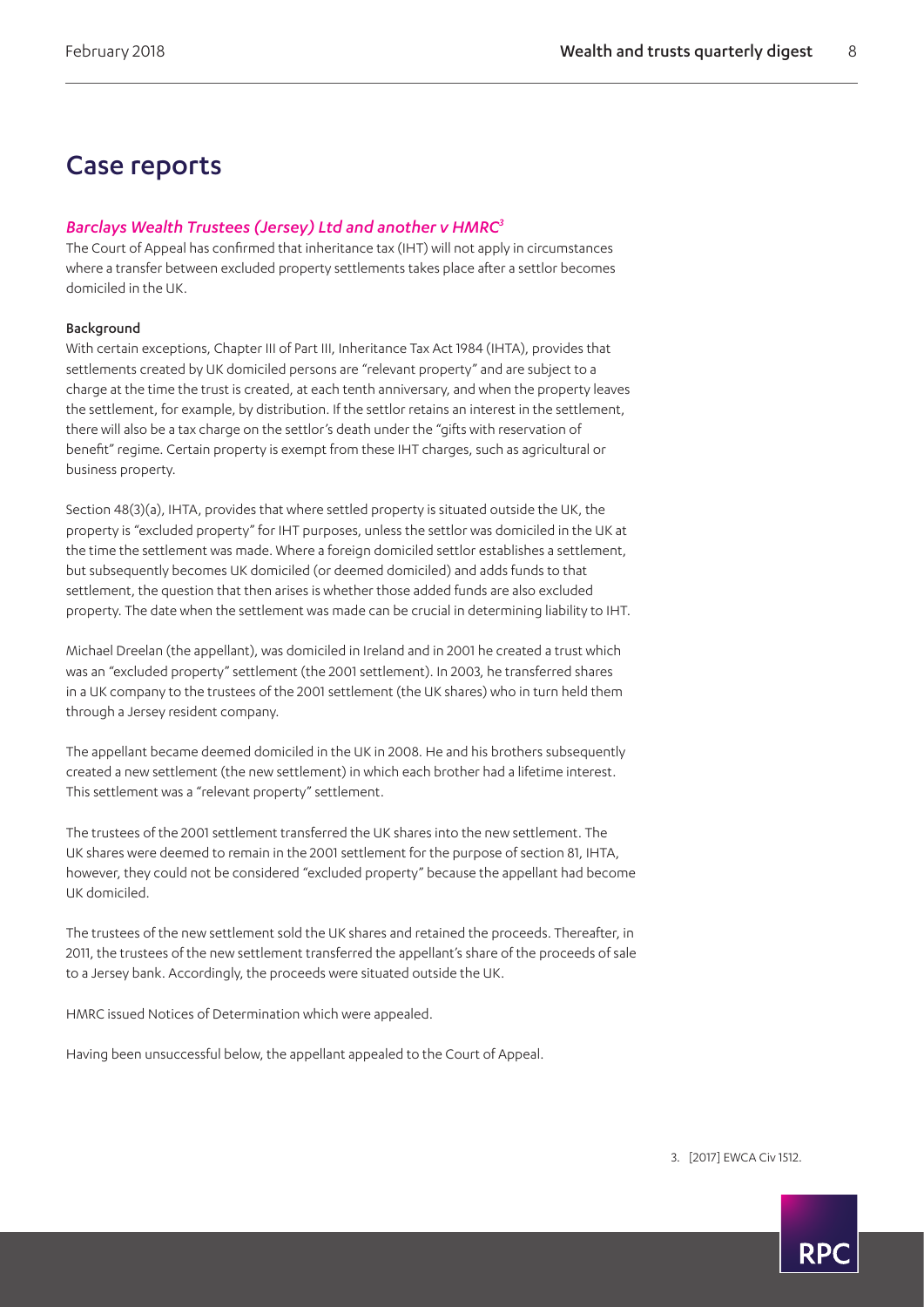#### Held

In order to determine whether IHT was due in respect of the proceeds of sale held in Jersey, the Court had to determine whether the property held was "excluded property" and in order to decide that question it was necessary for the Court to consider whether the settlor was UK domiciled at the time the settlement was made (section 48(3)(a), IHTA).

The Court observed that there was no doubt that when the UK shares were originally placed in the 2001 settlement there could be no doubt as to the excluded property status of the shares.

When the UK shares were transferred in 2008 to the new settlement, they remained comprised in the 2001 settlement due to the effect of section 81, IHTA. Accordingly, when the proceeds of the sale of the UK shares were later appointed back to the 2001 settlement, as a consequence of the statutory wording, they remained comprised in that settlement.

When the proceeds of sale comprised part of the new settlement, they were not excluded property because (1) they were not non-UK property and (2) the appellant was UK domiciled. However, once the proceeds were transferred in to a Jersey bank the proceeds became non-UK property. Accordingly, the key question for the Court was whether the property was non-UK property at the time the settlement was made.

HMRC argued that the term must be considered at each point at which a transaction takes place. Accordingly, in its view, a settlement is made and re-made, for the purposes of the legislation, on each occasion a transfer takes place.

The Court disagreed with HMRC and said that "settlement", for the purposes of IHT, is to be given its normal trust law meaning and accordingly a settlement is a single settlement irrespective of the number of transfers which are made into it. A settlement is created at the point at which the settlor first executes the trust instrument and provides the initial settled property.

As the appellant was not UK domiciled at the time when the 2001 settlement was created, the settlement remained an "excluded property" settlement for the purposes of IHTA and the appeal was allowed.

#### Comment

The consequence of this decision would appear to be that it is possible, in certain circumstances, to turn relevant property back into excluded property.

HMRC's argument, if correct, would have created considerable complication for those wishing to transfer property between excluded property trusts in that it would have been necessary to consider the status of the settlor on each occasion on which a transfer took place. Given the Court's judgment in this case, it would appear that this is not necessary.

A copy of the judgment is available to view [here](http://www.bailii.org/cgi-bin/format.cgi?doc=/ew/cases/EWCA/Civ/2017/1512.html&query=(Barclays)+AND+(Wealth)+AND+(Trustees)).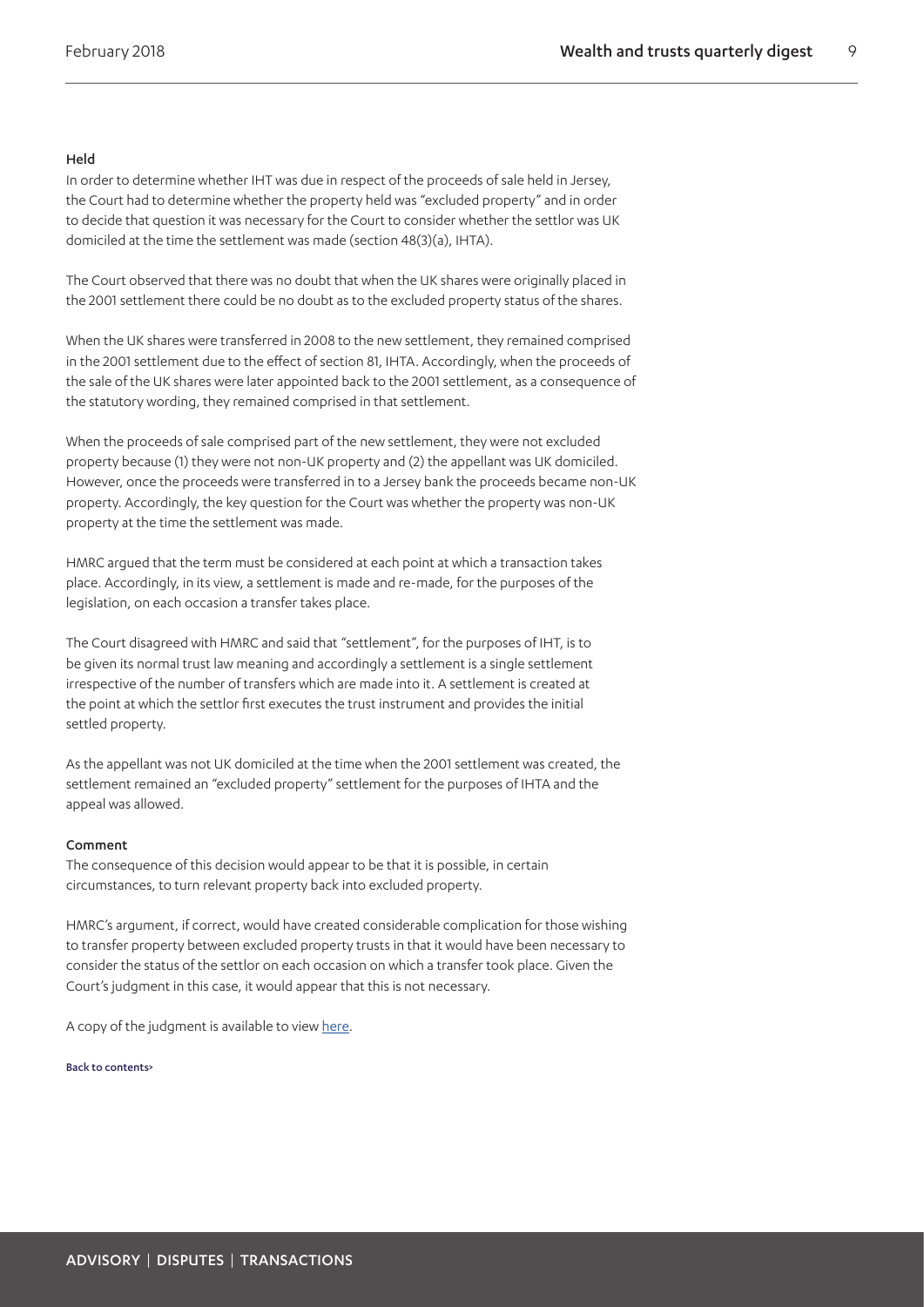# <span id="page-9-0"></span>*Bing Holdings and another v Hue-Williams and other[s4](#page-9-1)*

The High Court has dismissed a late notified application to amend the pleadings to include a claim for unjust enrichment on the basis that the parties had agreed a contract was in place and there was no good reason for the late application.

#### Background

Mr Hue-Williams (the claimant), was an art dealer. Mrs Chandris (the defendant), was a wealthy individual who owned an art collection, either individually, jointly with her husband Mr Chandris, or through their corporate vehicle.

Mr Chandris and the defendant retained the claimant's services in an art project to sell an existing collection and purchase a new modern art collection. The claimant claimed he was to be remunerated by way of commission in respect of the sale and purchase of the artwork.

In October 2011, two pieces of the art collection were sold and the claimant received his 5% commission as agreed. The claimant then provided his services by commissioning two new pieces of artwork and issued invoices to the defendant who declined to pay the invoices, but stated that Mr Chandris would.

In late 2012, the claimant was informed that Mr Chandris and the defendant were divorcing. The invoices had not been paid, but it was agreed that Mr Chandris would pay the invoices and the claimant would release the two artworks. A new company, Bing Holdings Ltd, was set up to buy the artwork and the claimant issued new invoices to the company. The project came to an end in 2013.

In 2016, Bing Holdings, commenced proceedings against the claimant, alleging breach of contract as payment had been made for the artworks but they had not been received. The claimant raised Part 20 claims against Mr Chandris and the defendant. Settlement was reached between Bing Holdings, the claimant and Mr Chandris. Therefore, the only claim left was the claimant's claim against the defendant which was the subject of the application.

The claimant claimed loss against the defendant calculated by reference to the remuneration he would have received had the project been completed, or, alternatively, a reasonable sum for the services in fact performed before the project was abandoned.

The application, which was heard one week before the trial was due to commence, sought to amend the claimant's pleadings to include a claim for unjust enrichment.

#### Held

The Court held that the amendment raised a new and distinct type of claim which could not be allowed and in any event the short notice would cause prejudice to the defendant. The correct approach in determining the application for an amended pleading at such short notice was to be found in *Quah Su-Ling v Goldman Sachs International*[5](#page-9-2) .

The relevant principles to be considered are:

- **•** the discretion of the Court with reference to the overriding objective
- **•** why it is just for all parties for the amendment to be pursued
- whether the trial date is to be lost  $\frac{1}{2017}$  eWHC 3149 (OB).
	-
	- 5. [2015] EWHC 759 (Comm).

<span id="page-9-2"></span><span id="page-9-1"></span>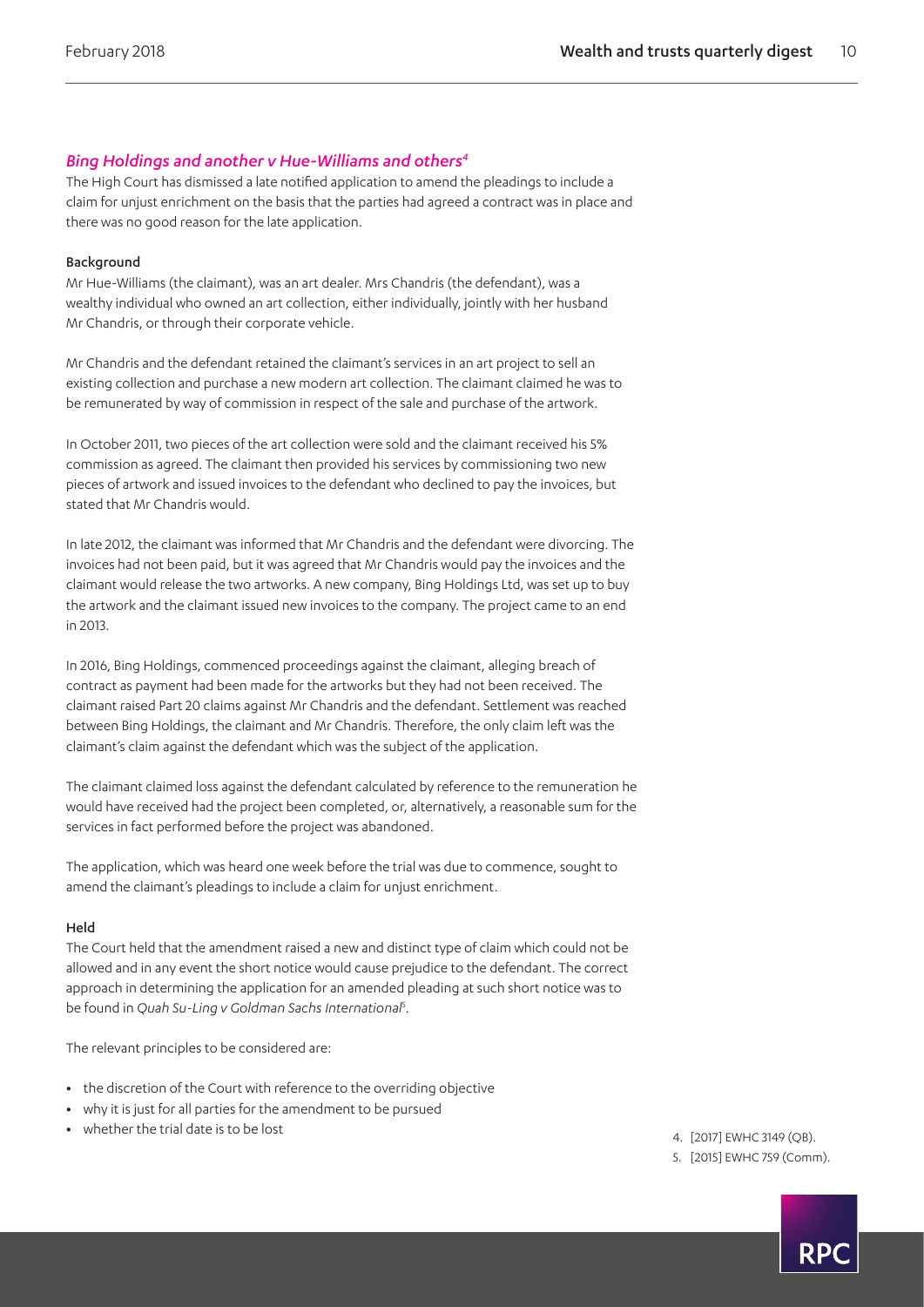- **•** the quality of the explanation given for the proposed amendment, the timing and delay of the application and a fair appreciation of the consequences
- **•** the prejudice to the respondent, not just in terms of costs compensation, and
- **•** a strict view of non-compliance with the CPR and directions of the Court to ensure litigation is conducted to obtain justice efficiently and proportionately.

In a claim for unjust enrichment the Court must ask itself the following four questions:

- **•** has the defendant been unjustly enriched?
- **•** was the enrichment at the claimant's expense?
- **•** was the enrichment unjust? and
- **•** are there any defences available to the defendant?

The Court held that the lateness of the application allowed insufficient time before trial for the defendant to consider and plead the new point if the amendments were allowed. The amendments could not be fairly allowed without adjourning the trial.

Notwithstanding the procedural findings, the Court said that the application would have been dismissed in any event because the amendment would only be relevant if it was found there was no relevant contract between the parties and this was not the case as the parties agreed there was a contract.

#### Comment

This case provides an important reminder of the principles which the courts will consider when determining an unjust enrichment claim. Where there is a contract between the parties, it is unlikely that a claim for unjust enrichment will succeed. Additionally, the judgment highlights the difficulties faced by applicants who make applications to amend their pleadings shortly before the trial date.

A copy of the judgment is available to view [here](http://www.bailii.org/ew/cases/EWHC/QB/2017/3149.html).

#### [Back to contents>](#page-0-0)

# <span id="page-10-0"></span>*(1) Jane Rebecca Ong (2) Alexander Ong (3) Nicholas Ong (4) Jordana Ong (Respondents/Claimants) v Ong Siauw Ping (Appellant/Defendant[\)7](#page-10-1)*

The Court of Appeal has found that there was sufficient evidence to demonstrate that a property, and the proceeds of its sale, were held on a discretionary trust.

#### Background

The claim related to a property situated at 39 Sheldon Avenue, London (the property) and its proceeds of sale.

Madam Lim, who died in 2009, had bought the property in 1986. She had at all material times been domiciled outside the UK, and a firm of solicitors had acted for her on the purchase of the property. Contracts had been exchanged on 14 December 1985, when she expressed an intention to establish a trust of the property for the benefit of her grandchildren, the second, third and fourth respondents, on terms to be decided.

6. [2013] UKSC 30.

<span id="page-10-1"></span>7. [2017] EWCA Civ 2069.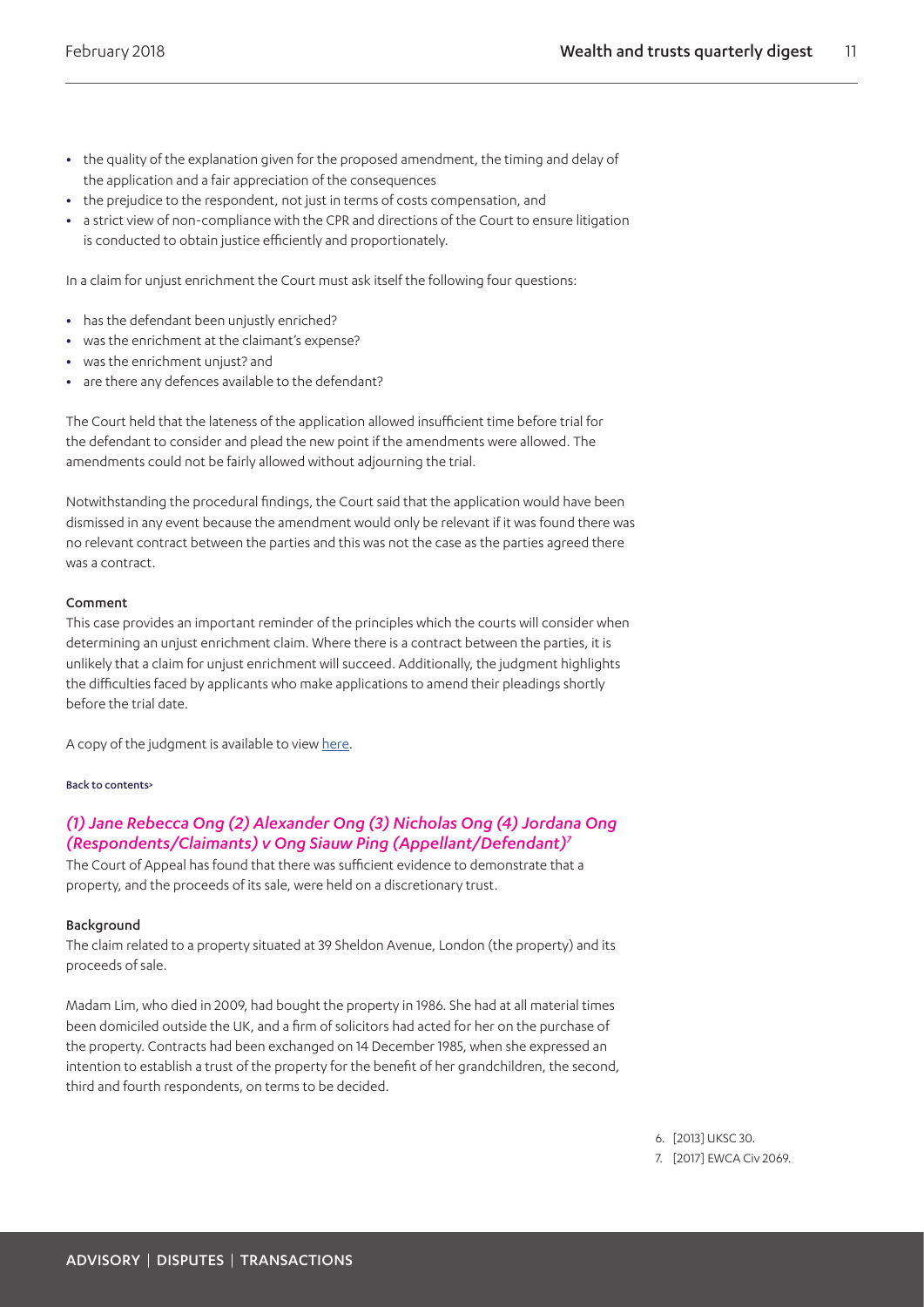The purchase was completed in January 1986 and Madam Lim was registered as sole proprietor. Shortly thereafter, her solicitors advised her that she had purchased the property as the trustee of a trust established on 14 December 1985. It was common ground that this was incorrect and that no trust had been established on that date. The solicitors sent a draft trust deed to Madam Lim in February 1986. Its sole recital was that she wished to make an irrevocable settlement of the property "specified in Sch.1". Schedule 1 described the settled property as "the sum of [blank] pounds", and the property was not referred to. Following an exchange of correspondence, Madam Lim sent a signed copy of the trust deed to her solicitors on 14 April 1986. Although she had been told to enter the amount of the gift in Schedule 1 she did not do so. On the face of it, therefore, the signed trust deed declared trusts in respect of nothing.

In May 1988, Madam Lim wrote to her solicitors indicating that she wished to cancel the trust, and in 2006 she sold the property. After her death, the respondents obtained a declaration that she had declared a trust of the property in April 1986 and that the proceeds of sale were held on the same trust. The judge found that it was Madam Lim's express wish that she would hold the property on the basis of a trust; that on 14 December 1985 there was clarity as to the intended beneficiaries; that the terms of the trust became defined on 14 April 1986; and that although Schedule 1 did not define any trust property, she had executed the deed intending the property to be trust property.

The respondents appealed to the Court of Appeal.

The issues to be determined by the Court of Appeal included whether a valid trust under Jersey law had been created in respect of the property in circumstances where the executed trust instrument had not specified any trust property and, if so, whether its existence was deliberately concealed from the Court.

#### Held

The appeal was dismissed.

The Court found that there had been a valid declaration of trust in respect of the property. Although Madam Lim had made no express oral declaration of trust, this was not essential for the creation of a trust by way of a declaration. There simply had to be clear evidence of an intention to create a trust from what was said or done; *Paul v Constance* [1977] 1 WLR 527 was followed. The Court questioned whether a reasonable person would infer that Madam Lim was declaring a trust of the property by signing the trust deed and concluded that if the trust deed and Madam Lim's accompanying letter were considered together, such an inference could be drawn (although on the face of the deed there was no trust property). Additionally, a reasonable person would be entitled to consider the background circumstances, including the correspondence leading up to the signing of the deed, which demonstrated that her intention had always been to subject the property to a trust for the benefit of her grandchildren.

Although something appeared to have gone wrong with the drafting of the settlement, Madam Lim intended the property to be held on trust. Given her solicitors' advice, she would have understood that a trust of the property had been established and would be governed by the deed (even though the deed did not mention it). Having read the correspondence, a reasonable person would have no difficulty in understanding how she might have reached that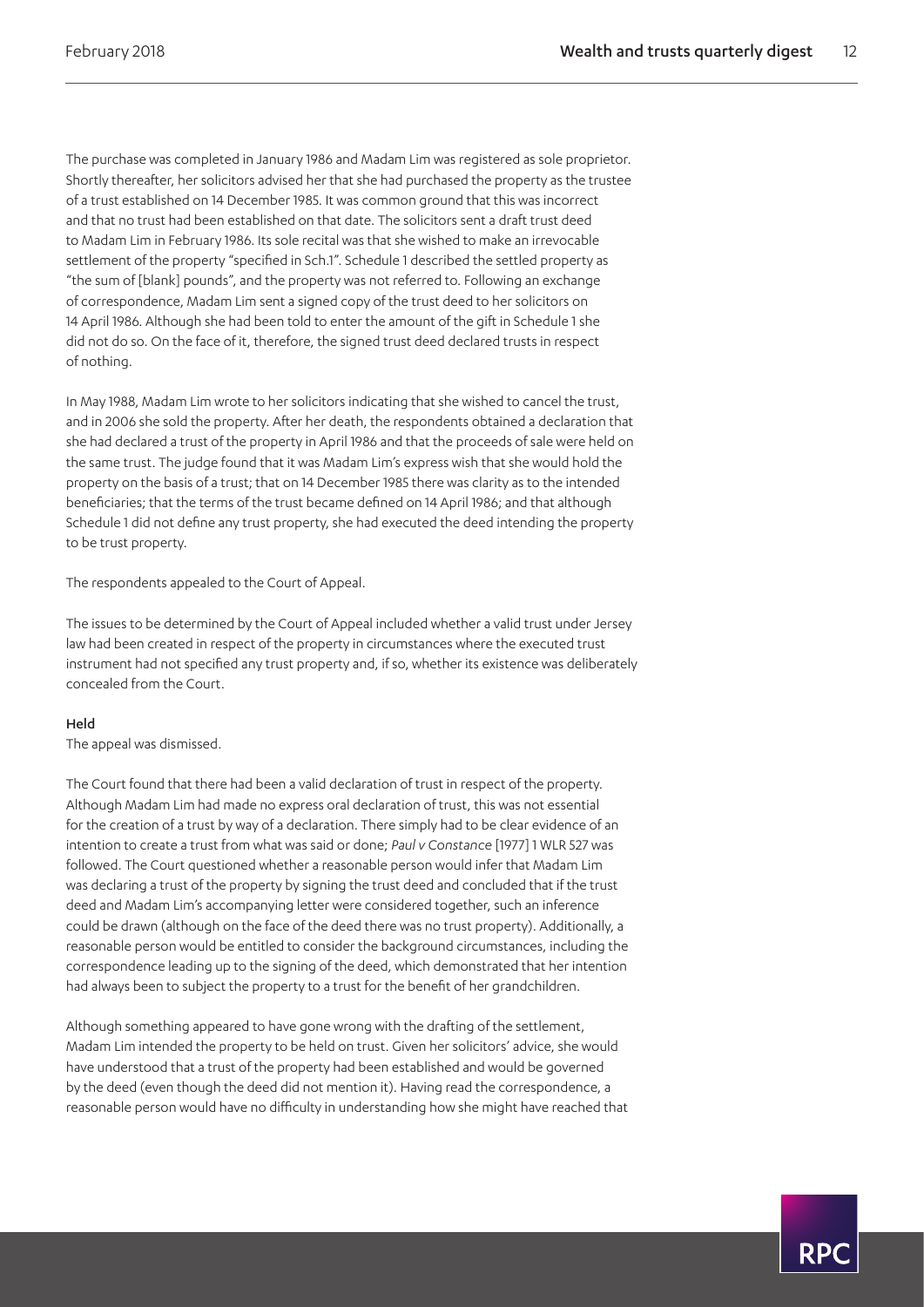view. Although her solicitors must have seen that the signed deed did not refer to the property, they did not advise her that anything more had to be done and did not explain why she should refer to a sum of money in Schedule 1. A reasonable person would infer that she had not done so because she wanted to execute a deed that would result in the property becoming a trust asset, and they would find it unremarkable that she should think that the property would automatically become subject to the trusts when she signed the deed.

#### Comment

This case is a timely reminder that great care needs to be taken when creating a trust. In particular, although a court may be prepared to find that a trust was created if there is clear evidence before it of an intention to do so from what was said or done, it is preferable if the trust is formally documented in order to minimise the risk of future dispute.

A copy of the judgment is available to view [here](http://www.bailii.org/ew/cases/EWCA/Civ/2017/2069.html).